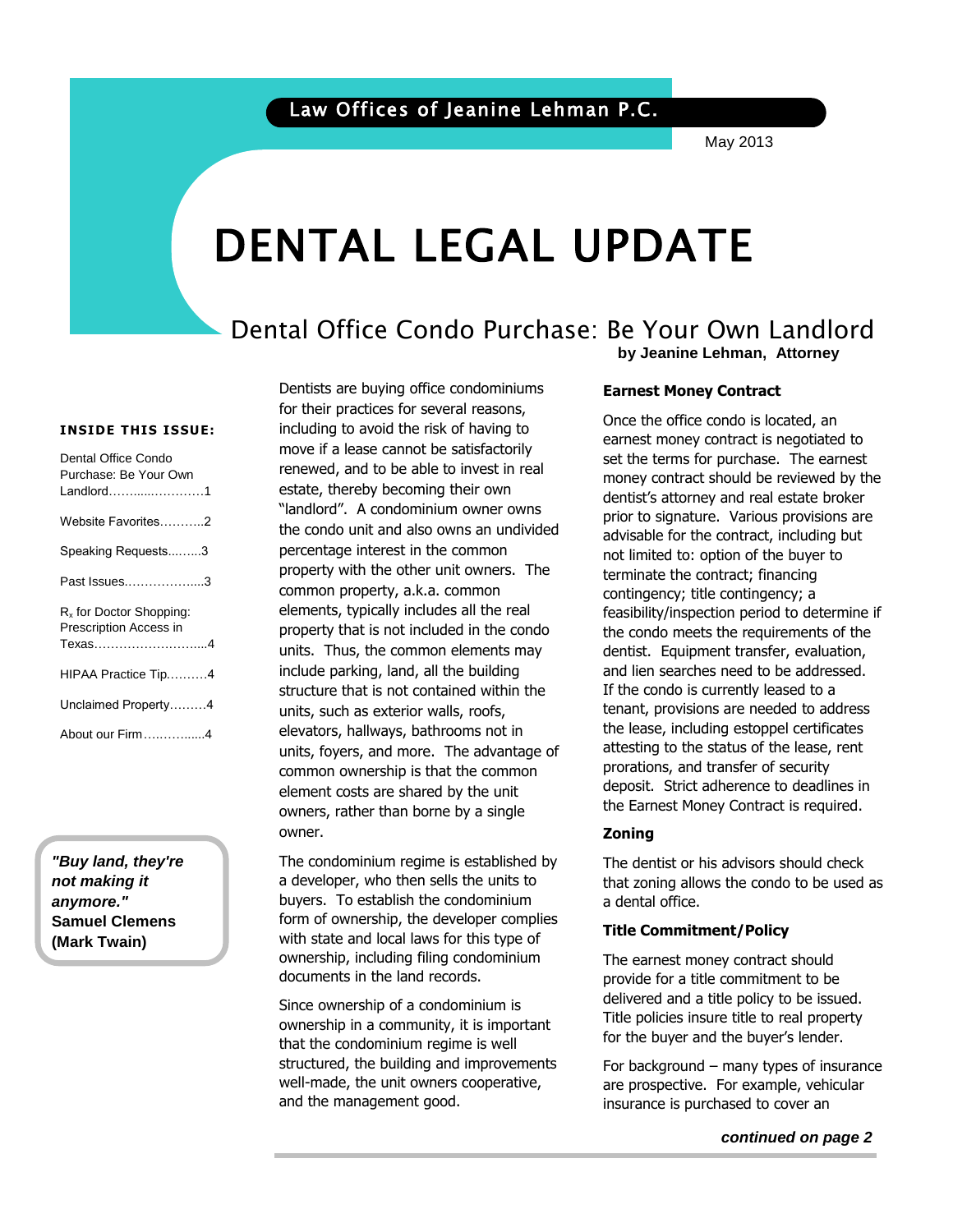# DENTAL LEGAL UPDATE

**Often a dentist will prefer to have his office condominium unit owned by an entity separate from the dental practice entity. A top choice is a Texas limited liability company.** 



#### **Website Favorites**

Capital Area Dental Society: [www.capitalareadental.org](http://www.capitalareadental.org/)

Texas State Board of Dental Examiners: [www.tsbde.state.tx.us](http://www.tsbde.state.tx.us/)

Texas Dental Association: [www.tda.org](http://www.tda.org/)

Texas Academy of General Dentistry: [www.tagd.org](http://www.tagd.org/)

Texas Department of Public Safety: <http://www.dps.texas.gov/>

Law Offices of Jeanine Lehman P.C. [www.jeanine.com](http://www.jeanine.com/)

#### **Dental Office Condo Purchase** *(cont.) --*

accident that occurs in the future. By contrast, title insurance is retrospective and covers title defects that already exist on the effective date of the policy. Therefore, the title insurance company searches title to look for title defects or other matters that it will not cover with the title insurance. These items that are excluded from coverage are listed as exceptions in the schedules to the title commitment. Therefore, the dentist should have the title commitment, exceptions to insurance coverage, and the documents described in the exceptions to insurance coverage reviewed by his attorney, to determine if the exceptions affect the dentist's use and ownership. Also, after the purchase closes, the dentist should request that his attorney review the title policy to see that it corresponds to the title commitment. The title policy and the deed should then be retained as permanent records in safekeeping, such as in a safety deposit box.

#### **Condominium Documents**

The condominium regime is established by a developer, who is the condominium declarant. The declarant has the condominium documents prepared in collaboration with his advisors. The condominium documents include the Condominium Declaration, a detailed document which establishes the condominium regime and includes plats of the units, Rules, and the condominium association's Certificate of Formation and Bylaws, Information Statement or Resale Certificate (which contains disclosures of items such as budget, assessments, unpaid amounts due from seller, future capital expenditures, amount of reserves, judgments, litigation, insurance coverage, improvements that violate the condominium documents, governmental notices of health or building code violations, leases, and management). The dentist should

review the condominium documents with his advisors. The dentist should have his attorney review the legal documents. For example, the Condominium Declaration needs to be reviewed to ascertain that the use of the condo for a dental office is not prohibited. Also, for future planning, it is important to ascertain what restrictions are in place, i.e. is there a right of first refusal that other persons have before a condo unit can be sold, or are there restrictions on leasing a condo unit. The declarant (developer) governs the condominium project for some period of time and then typically turns over governance of the condominium project to the condominium association of the unit owners, when a specified number or percentage of units are sold. Often, a management company will provide the management of the condominium project for the declarant or the condominium association. The unit owners are subject to periodic assessments and special assessments to pay the expenses of the condominium regime, which include costs such as real estate taxes, insurance, security, utilities, landscaping, maintenance and repairs, capital expenditures, and management fees.

#### **Feasibility Period**

During the feasibility period or other inspection periods in the Earnest Money Contract, the dentist should work with his advisors to determine that the office condominium satisfies his legal, business, and structural requirements. Inspections should be performed. In some cases, the dentist will be buying a "shell" and will need to build out the interior of the space. In other cases, the dentist will be buying a completed space, but will need modifications for his use. Planning for necessary utilities,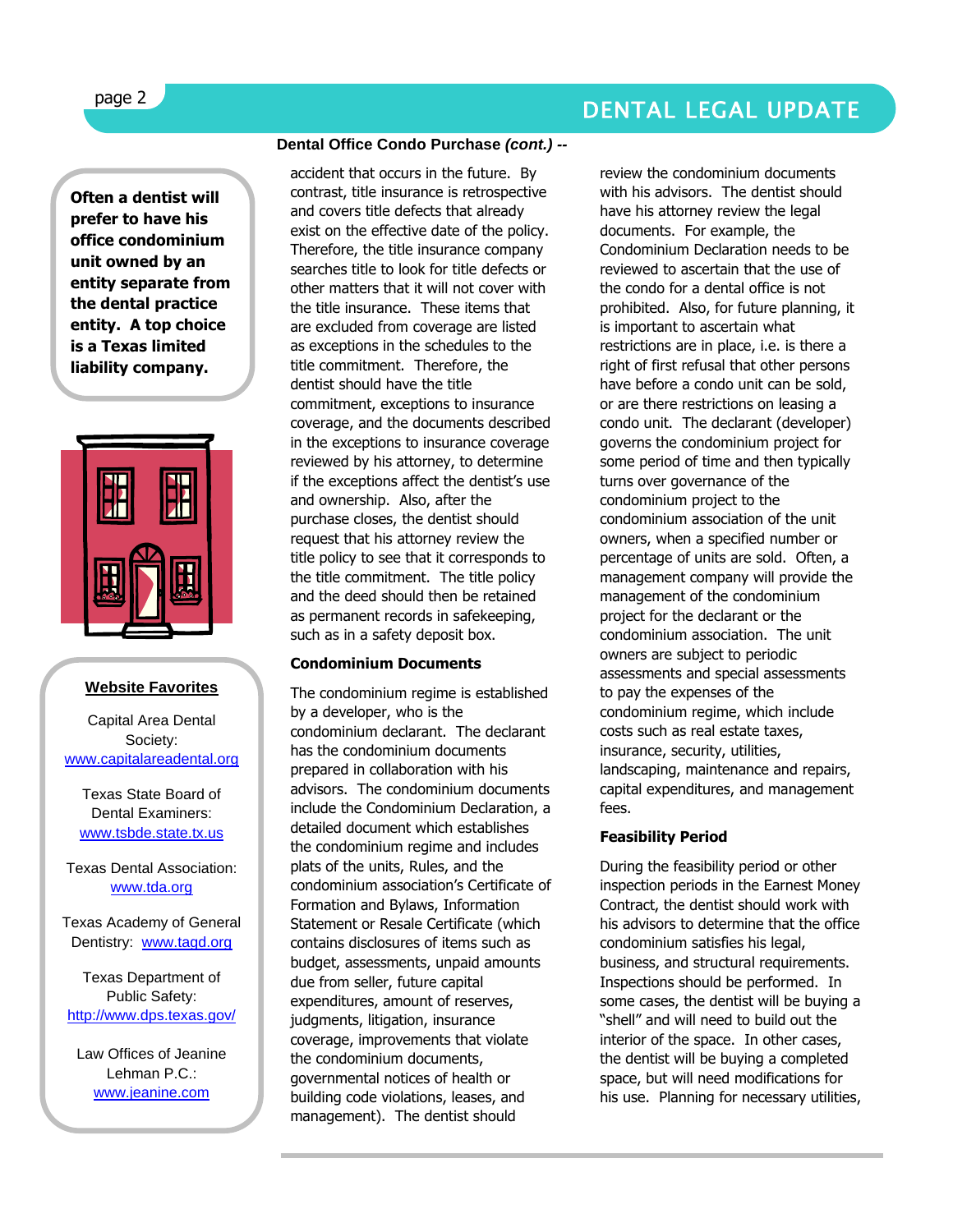# DENTAL LEGAL UPDATE **page 3**

including electric, water, sewer, telephone, gas, and cable to the condo unit, is critical and should be evaluated with engineers/construction advisors. For example, if sewage capacity is not adequate to the main line, expensive work and delays will occur. Parking adequacy is important. The occupancy mix and parking rules will impact parking. For example, allergy clinics and call centers are high parking users. Also, sign rules should be reviewed.

#### **Ownership of Condo Unit**

Often a dentist will prefer to have his condo unit owned by an entity separate from the dental practice entity. A top choice is a Texas limited liability company. By using a separate entity such as an LLC, the dentist has the flexibility to have non-dentists own all or part of the separate entity. This allows family members, such as a spouse, or others to be co-owners of the LLC, which owns the condo unit. Also, flexibility is built-in, i.e. if the dental practice will be sold in the future, the dental practice can be sold separately from the office condo and then the office condo can be leased to the dental practice buyer. Similarly, if an associate is buying a part of the dental practice entity, the office condominium can be kept separate, thereby making the buy-in by the associate more affordable. The dentist's attorney should form the separate entity for ownership, and it is advisable to plan for this option in writing in the Earnest Money Contract and with others including the title company and lender. The separate entity needs to be formed prior to closing. When a separate entity is used for ownership, that entity leases the office condo to the dental practice entity.

#### **Financing**

Most purchases will be financed by a lender. Therefore, it is important for the dentist to obtain financing to fund his purchase of and improvements to the office condo, as well as working capital, if needed. The dentist needs to have funds to pay the down payment, closing costs, prorated expenses, and advisor fees, not funded by the lender.

#### **Closing Documents; Closing**

The dentist should have his attorney and other advisors review the closing documents. The closing documents should comply with the requirements of the Earnest Money Contract, the title company, and the lender. The deed is the legal document that transfers title to the condo unit and should be reviewed by the

dentist's attorney. The closing documents also include the settlement statement, which sets forth the financial terms of the purchase, the tax statement, the lender's documents, the condominium association's documents, and the title company's documents. These closing documents should also be reviewed by the dentist's attorney, in advance of the closing. Written confirmation of insurance being in place needs to be provided by the dentist's insurance agent prior to closing. The signing of the closing documents occurs at the title company or a closing attorney's office. The dentist may want to have his attorney and real estate broker with him at the closing to advise him.

#### **Conclusion**

The purchase of an office condo is a significant investment with complex steps. Careful planning and collaboration with the attorney and advisors facilitates a smooth transition for the dentist to be an owner and obtain the security of being his own "landlord". ■

**Jeanine Lehman** is an Austin, TX attorney who practices dental, health, real estate, and business law.

#### **Speaking Requests**

For **Jeanine Lehman** and her colleagues to speak to professional and business groups on legal and practice management topics, please contact Jeanine Lehman at (512) 918-3435.

#### **Dental Legal Update issues at [www.jeanine.com](http://www.jeanine.com/)**

- **Your Dental Office Lease: Watch the Terms**
- **Ownership Options for Your Dental Practice**
- **Financing Your Dental Practice**
- **Buying a Dental Practice: Deal Points**
- **Texas Legislative Updates**
- **Internet "Coupons": Dental Practice Time Bombs**
- **Cover Your Bases When you Sell Your Dental Practice**
- **Texas Dental Advertising Revisited**

The information in this newsletter is not a substitute for legal advice. The information is general in nature and should not be relied upon as legal advice generally, nor is it applicable to any particular situation. For legal advice in a particular situation, the reader is advised to retain an attorney. For reprints, call (512) 918-3435 or emai[l jeanine@jeanine.com.](mailto:jeanine@jeanine.com) © 2013 Jeanine Lehman.